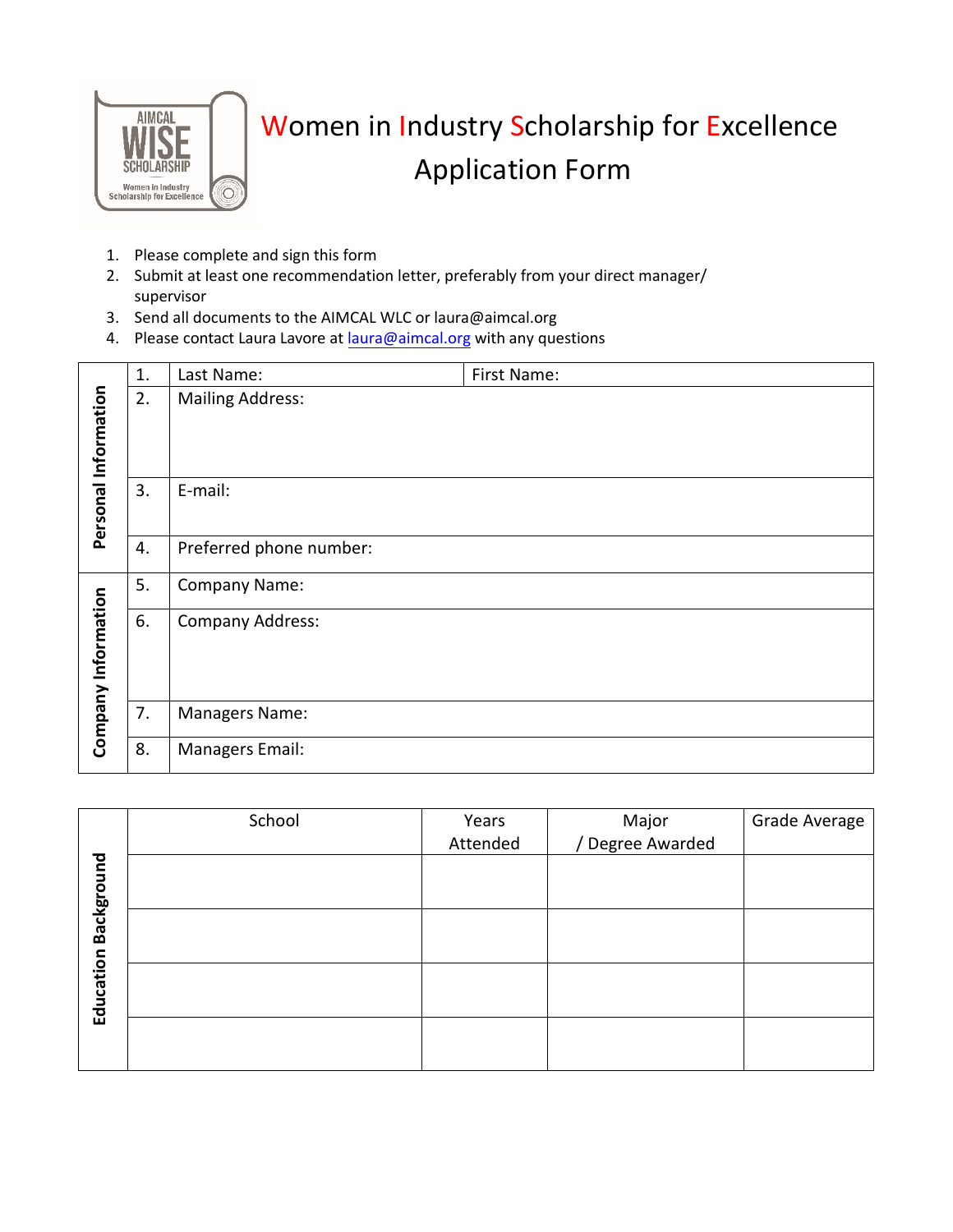| Employer | Employment | Job Title | Describe Position/Work<br>Experience |
|----------|------------|-----------|--------------------------------------|
|          |            |           |                                      |
|          |            |           |                                      |
|          |            |           |                                      |
|          |            |           |                                      |
|          |            |           |                                      |
|          |            |           |                                      |
|          |            |           |                                      |
|          |            |           |                                      |
|          |            |           |                                      |
|          |            |           |                                      |
|          |            |           |                                      |
|          |            |           |                                      |
|          |            | Dates     |                                      |

\*\*\*Please indicate any promotions received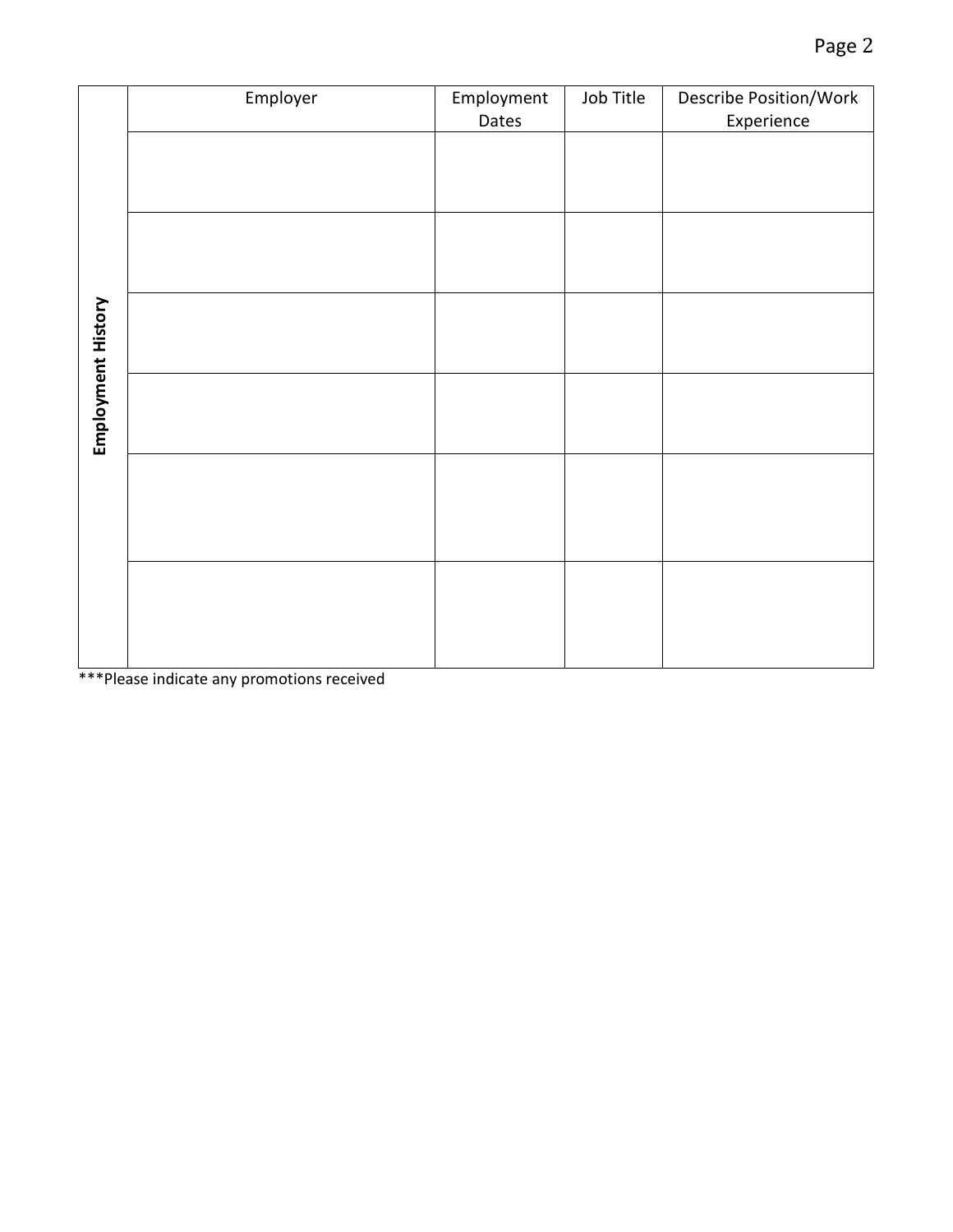|    | 1. How do you use metallizing/coating/laminating in your current job?          |
|----|--------------------------------------------------------------------------------|
| 2. | When and how did you first realize that you wanted to be in this industry?     |
|    | 3. What interests you most about your current line of work?                    |
|    | 4. What areas of this industry are the most exciting now and into the future?  |
| 5. | Do you have any special achievements/rewards/honors?                           |
| 6. | Have you had a female mentor in your career and what was this experience like? |
|    | 7. What obstacles have you had to overcome in your career, if any?             |
| 8. | What career advice would you give to women to help assure their success?       |
| 9. | Other information                                                              |

**Personal Statement**

Personal Statement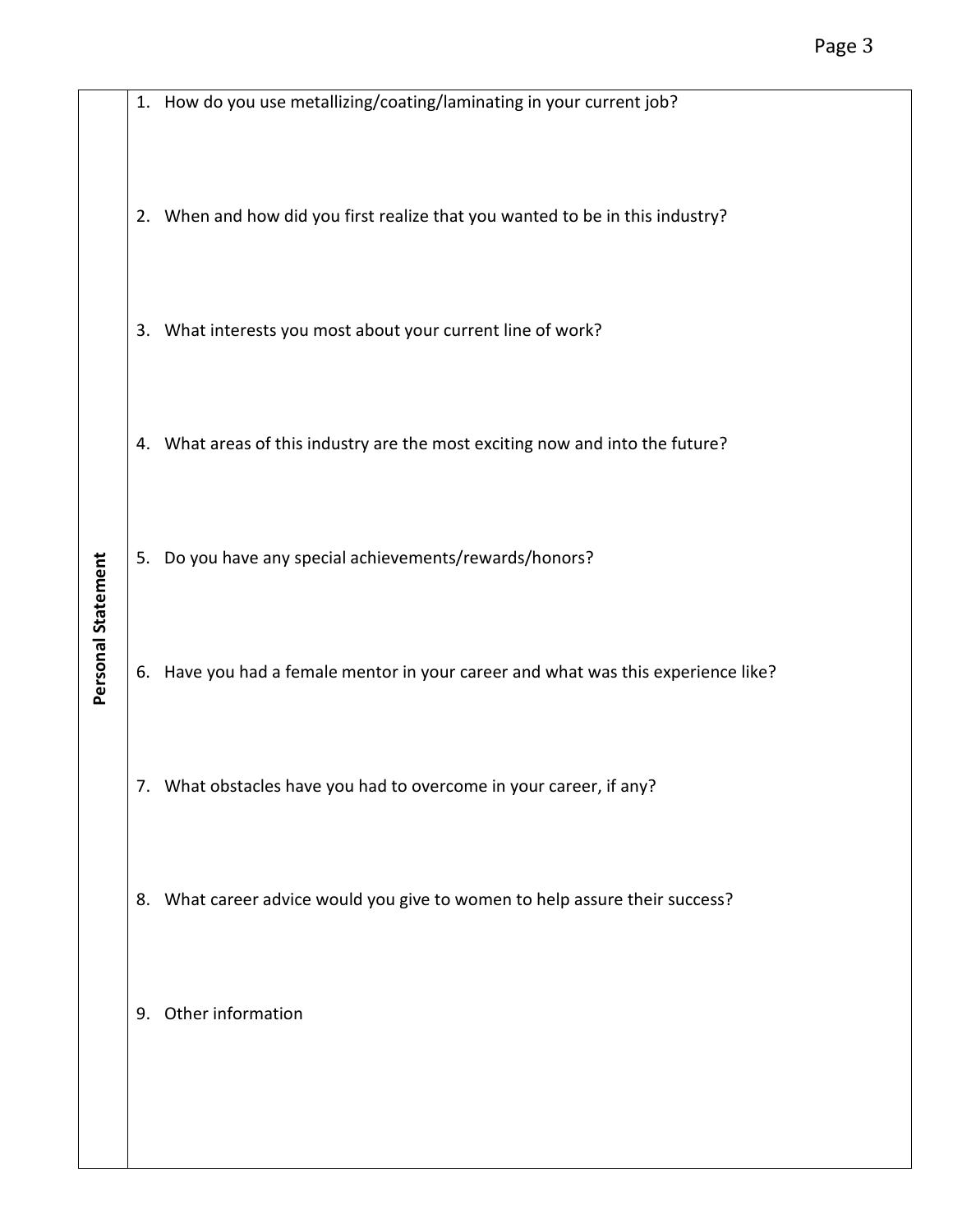|                       | <b>Student Loan Servicer</b> | <b>Amount Remaining</b> |
|-----------------------|------------------------------|-------------------------|
|                       |                              |                         |
|                       |                              |                         |
|                       |                              |                         |
|                       |                              |                         |
|                       |                              |                         |
|                       |                              |                         |
|                       |                              |                         |
|                       |                              |                         |
| <b>Financial Need</b> |                              |                         |
|                       |                              |                         |
|                       |                              |                         |
|                       |                              |                         |
|                       |                              |                         |
|                       |                              |                         |
|                       |                              |                         |
|                       |                              |                         |
|                       |                              |                         |

\*Please include your most recent statement with your loan details for each loan servicer and redact any important personal information such as your account number and date of birth. (attach the loan statements to the back of this application)

## **CERTIFICATION:**

I certify that to the best of my knowledge the information provided in this application is correct. I authorize AIMCAL to use my name in scholarship marketing activities.

Signature Date Date Date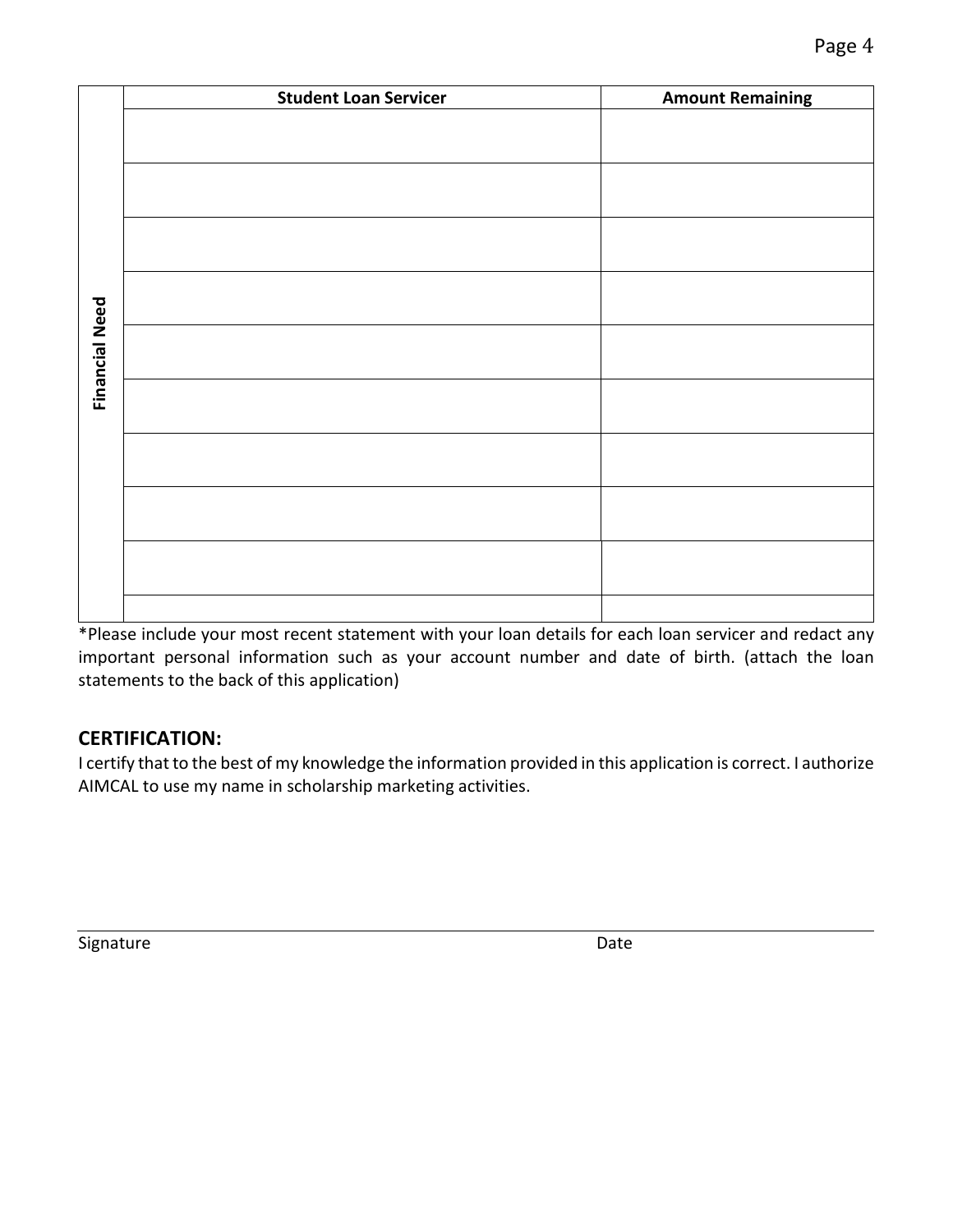## **REFERENCES - Page 1 of 2:**

|           | Name:                 | Phone:                     |  |  |  |
|-----------|-----------------------|----------------------------|--|--|--|
|           | Job Title:            | Email:                     |  |  |  |
| Reference | Company Name:         | Relationship to Applicant: |  |  |  |
|           | Address:              |                            |  |  |  |
|           | Time known applicant: |                            |  |  |  |

Please rate the applicant in categories below:

| Evaluation |                                  | Excellent<br>(upper 5%) | Very<br>Good<br>(upper<br>10%) | Good<br>(upper<br>25%) | Average<br>(above<br>50%) | < Average<br>(lower<br>50%) |
|------------|----------------------------------|-------------------------|--------------------------------|------------------------|---------------------------|-----------------------------|
|            | <b>Technical ability</b>         |                         |                                |                        |                           |                             |
|            | Motivation and Initiative        |                         |                                |                        |                           |                             |
|            | Social and ethical consciousness |                         |                                |                        |                           |                             |
|            | Leadership ability               |                         |                                |                        |                           |                             |